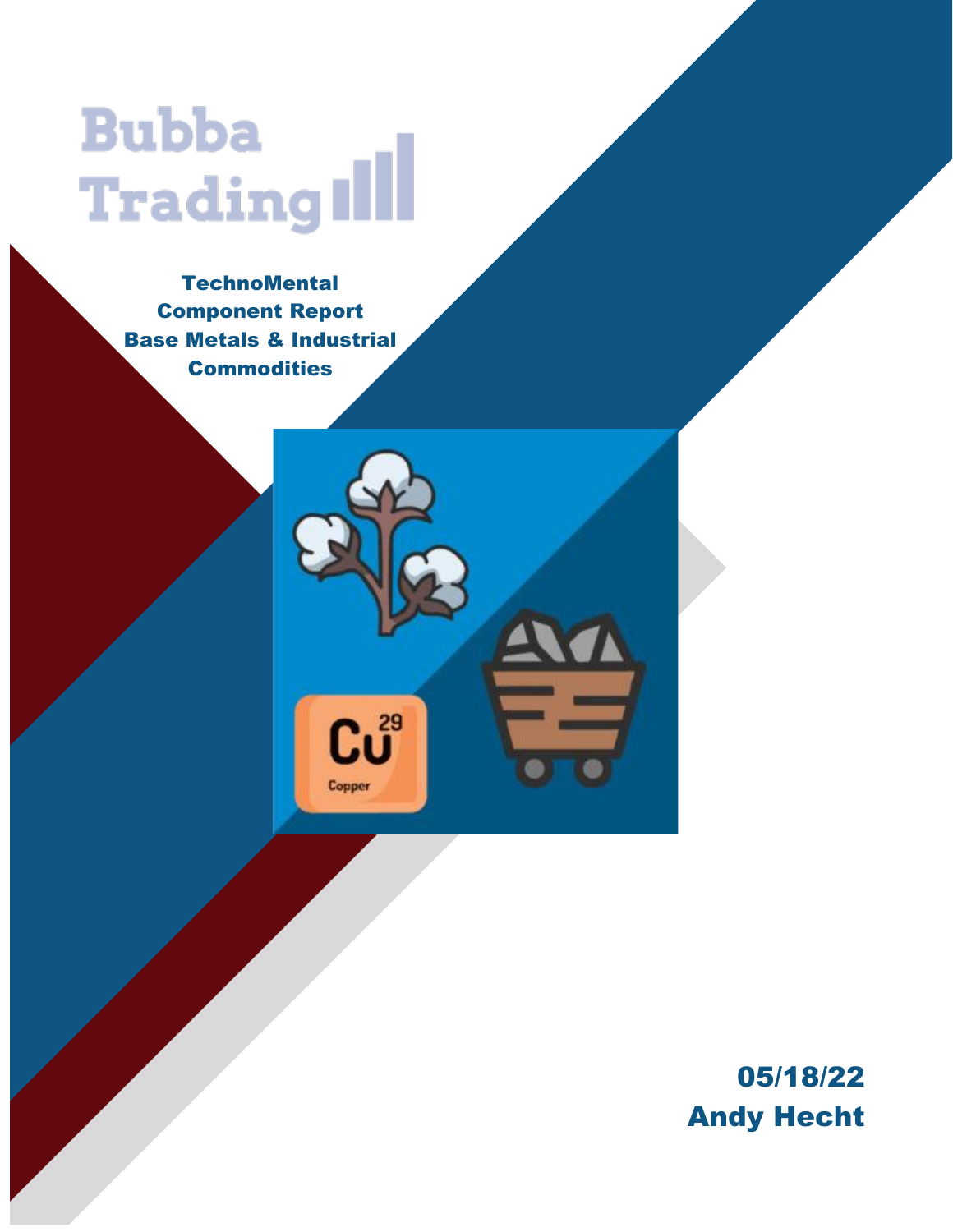## Base Metals & Industrial Commodities

#### *Comments:*

Base metal, mineral, and lumber prices were mostly lower since May 11. Iron ore, nickel, tin, lead, zinc, and lumber fell, while aluminum moved higher. The Baltic Dry Index moved higher as freight rates reflect higher energy and increased insurance expenses.

Copper stocks on the LME continued to rise, while aluminum stocks have been falling for years. The metals face higher production costs, and increasing demand for green initiatives, but the lockdowns in China have weighed on prices in the short term. Bullish and bearish forces are pulling the industrial commodities in opposite directions. While higher interest rates increase the cost of carrying inventories, and a rising US dollar typically weighs on prices, 2022 is anything but an ordinary year. Demand for most industrial commodities continues to rise, while higher input costs and inflationary pressures are weighing on output. Industrial metals play a substantial role in green energy initiatives, which will support prices. I am bullish on copper and believe the red metal will continue to make a series of higher record peaks. Other base metals and industrial metals tend to follow copper. An end to Chinese lockdowns could light a bullish fuse under the industrial metals.

### *Trends:*

The short-term trends remain bearish after reaching highs in early March. Copper is the leader of the sector, and the price action has been like the period following the May 2021 record high that led to a bottom in August 2021. Since copper probed above the \$5 level in early March, the price corrected. Copper tends to respect technical levels; it has not challenged the August 2021 low at just below the \$4 level as of May 18, but it came close. The medium and long-term trends in the base metals, lumber, and uranium prices remain higher. I believe lumber is approaching levels where the price will bottom.

### *Recommendations:*

- We are long FCX at \$11.37. At \$35.34 I rate the position a hold but recommend protecting profits.
- We are long the PICK ETF product at \$23.38 per share. I rate PICK a hold at \$41.96 but recommend protecting profits.
- We are long CCJ below the \$20 level and rate the uranium producer a buy below the \$23 per share level. I would leave room to add to the position on further declines.
- I recommend buying the dip in metals with the DBB ETF product at below the \$23 level. DBB holds long copper, aluminum, and zinc positions. I would leave room to add to the position on further declines.
- I am a buyer of GLCY, BHP, and RIO on any significant price corrections.